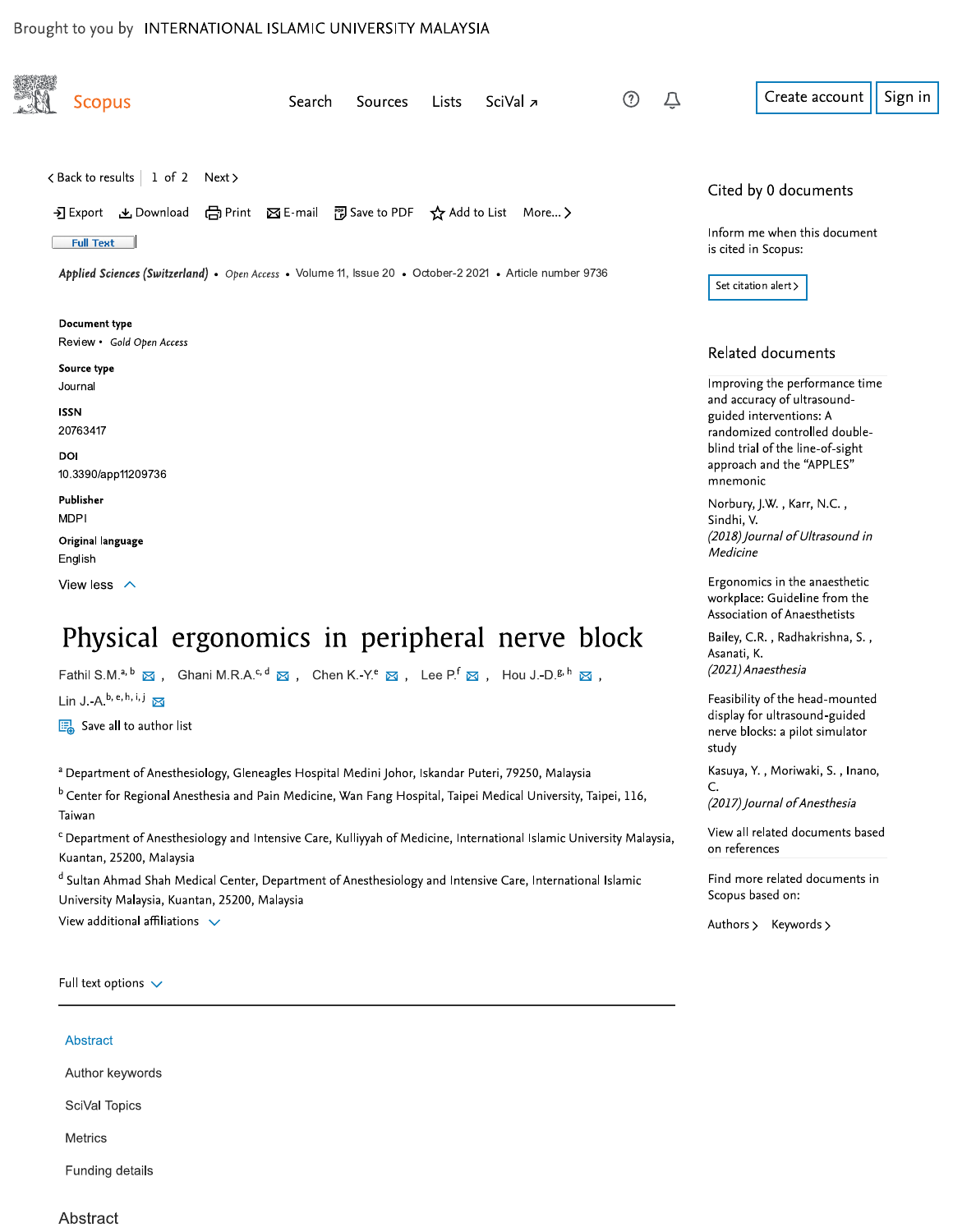The understanding of ergonomics is a vital competency for all peripheral nerve block oper-ators. The essence of physical ergonomics for peripheral nerve block procedures can be summarised into three significant components: brain, musculoskeletal and needling. The first component includes strategies to optimise visuospatial neuroprocessing using equipment configuration. The second component reflects the careful planning of posture and position to improve procedural technique and reduce physical fatigue. The final component focuses on strategies to achieve needle beam alignment for optimal needle visualisation. © 2021 by the authors. Licensee MDPI, Basel, Switzerland.

#### Author keywords

Ergonomics; Peripheral nerve block; Ultrasonography

| SciVal Topics (i) |  |
|-------------------|--|
| <b>Metrics</b>    |  |
| Funding details   |  |

|               | References (42)                                                                                            | View in search results format > |                                                                                                                                                                                  |                                                                                                                                              |
|---------------|------------------------------------------------------------------------------------------------------------|---------------------------------|----------------------------------------------------------------------------------------------------------------------------------------------------------------------------------|----------------------------------------------------------------------------------------------------------------------------------------------|
| All<br>Export | <b>合Print</b>                                                                                              | $\boxtimes$ E-mail              | <sup>7</sup> Save to PDF                                                                                                                                                         | Create bibliography                                                                                                                          |
| 1             | Albrecht, E., Chin, K.J.<br>management: a narrative review<br>doi: 10.1111/anae.14868<br>View at Publisher |                                 | Advances in regional anaesthesia and acute pain<br>(2020) Anaesthesia, 75 (S1), pp. e101-e110. Cited 32 times.<br>http://onlinelibrary.wiley.com/journal/10.1111/(ISSN)1365-2044 |                                                                                                                                              |
| 2             | Alexander, G., Staggers, N.<br>(Open Access)<br>doi: 10.1097/ANS.0b013e3181b0d737<br>View at Publisher     |                                 | Findings and recommendations for future research                                                                                                                                 | A systematic review of the designs of clinical technology:<br>(2009) Advances in Nursing Science, 32 (3), pp. 252-279. Cited 53 times.       |
| 3             | (accessed on 1 May 2021)<br>https://iea.cc/what-is-ergonomics/                                             |                                 | Definition and Domains of Ergonomics. Cited 73 times.                                                                                                                            | International Ergonomics Association (IEA) Council. [IEA Council Website].                                                                   |
| 4             |                                                                                                            |                                 | Lin, J.-A., Blanco, R., Shibata, Y., Nakamoto, T.                                                                                                                                | Advances of Techniques in Deep Regional Blocks (Open Access)<br>(2017) BioMed Research International, 2017, art. no. 7268308. Cited 2 times. |

http://www.hindawi.com/journals/biomed/ doi: 10.1155/2017/7268308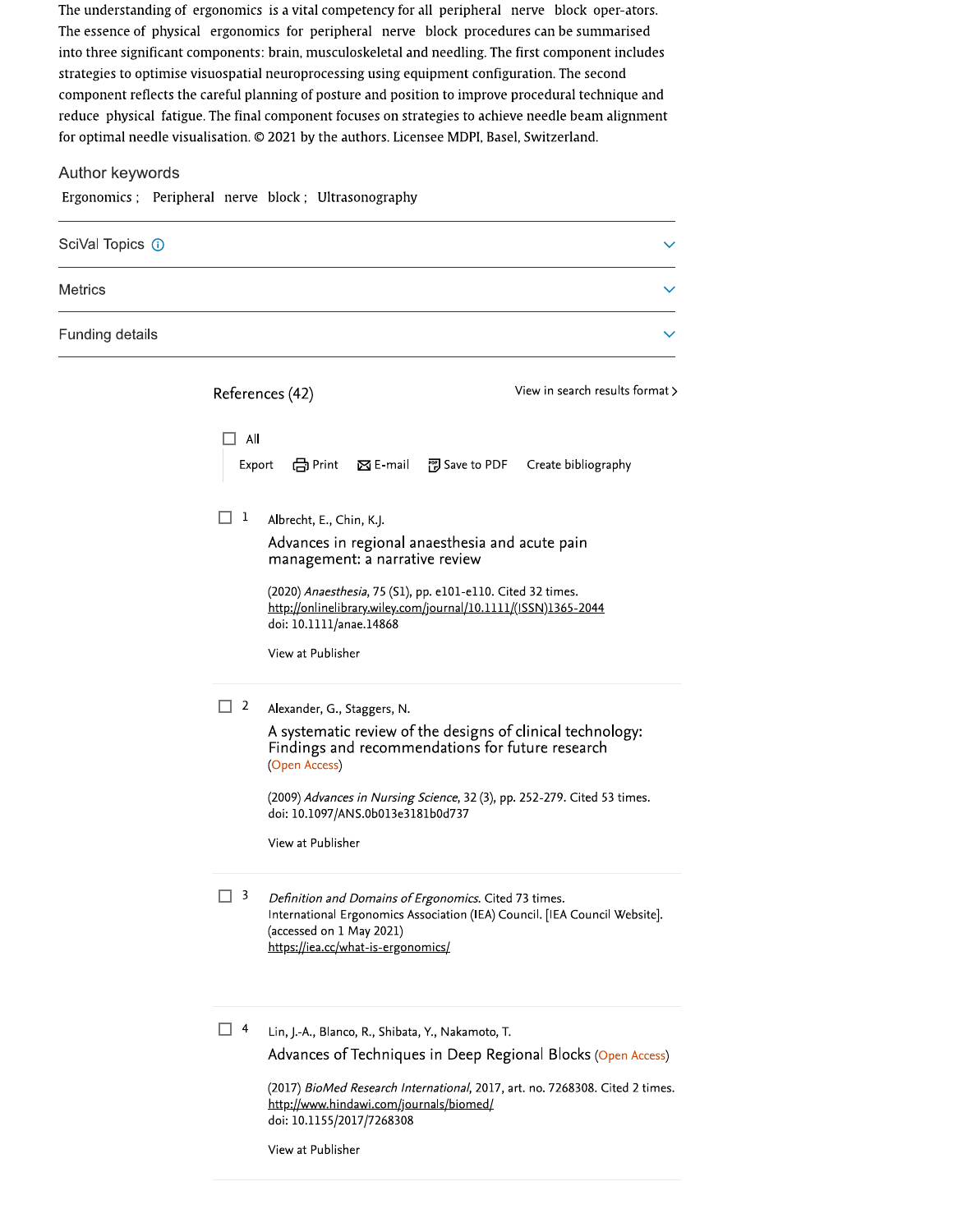$\Box$  5 Chan, V. Ultrasound Imaging for Nerve: A Standard Practice for the Future? (2005) ASA Newsl, 69, pp. 8-9. Cited 4 times.

 $\Box$  6 Hanna, G.B., Shimi, S.M., Cuschieri, A.

> Task performance in endoscopic surgery is influenced by location of the image display (Open Access)

(1998) Annals of Surgery, 227 (4), pp. 481-484. Cited 189 times. doi: 10.1097/00000658-199804000-00005

View at Publisher

 $\Box$  7 Omar, A.M., Wade, N.J., Brown, S.I., Cuschieri, A.

> Assessing the benefits of "gaze-down" display location in complex tasks

(2005) Surgical Endoscopy and Other Interventional Techniques, 19 (1), pp. 105-108. Cited 27 times. doi: 10.1007/s00464-004-8141-5

View at Publisher

#### $\Box$  8 Wade, N.J.

Frames of reference in vision

(1996) Minimally Invasive Therapy and Allied Technologies, 5 (5), pp. 435-439. Cited 19 times. https://www.tandfonline.com/loi/imit20 doi: 10.3109/13645709609153705

View at Publisher

#### $\Box$  9 Shalabi, K.M.

Neuroscience of motor learning in adults with non-dominant hand (Open Access)

(2020) Journal of Critical Reviews, 7 (6), pp. 27-30. http://www.jcreview.com/fulltext/197-1587718731.pdf?1588662119 doi: 10.31838/jcr.07.06.07

View at Publisher

 $\Box$  10 Liu, D., Jenkins, S.A., Sanderson, P.M., Fabian, P., Russell, W.J.

> Monitoring with head-mounted displays in general anesthesia: A clinical evaluation in the operating room

(2010) Anesthesia and Analgesia, 110 (4), pp. 1032-1038. Cited 52 times. http://journals.lww.com/anesthesia-analgesia/toc/publishahead doi: 10.1213/ANE.0b013e3181d3e647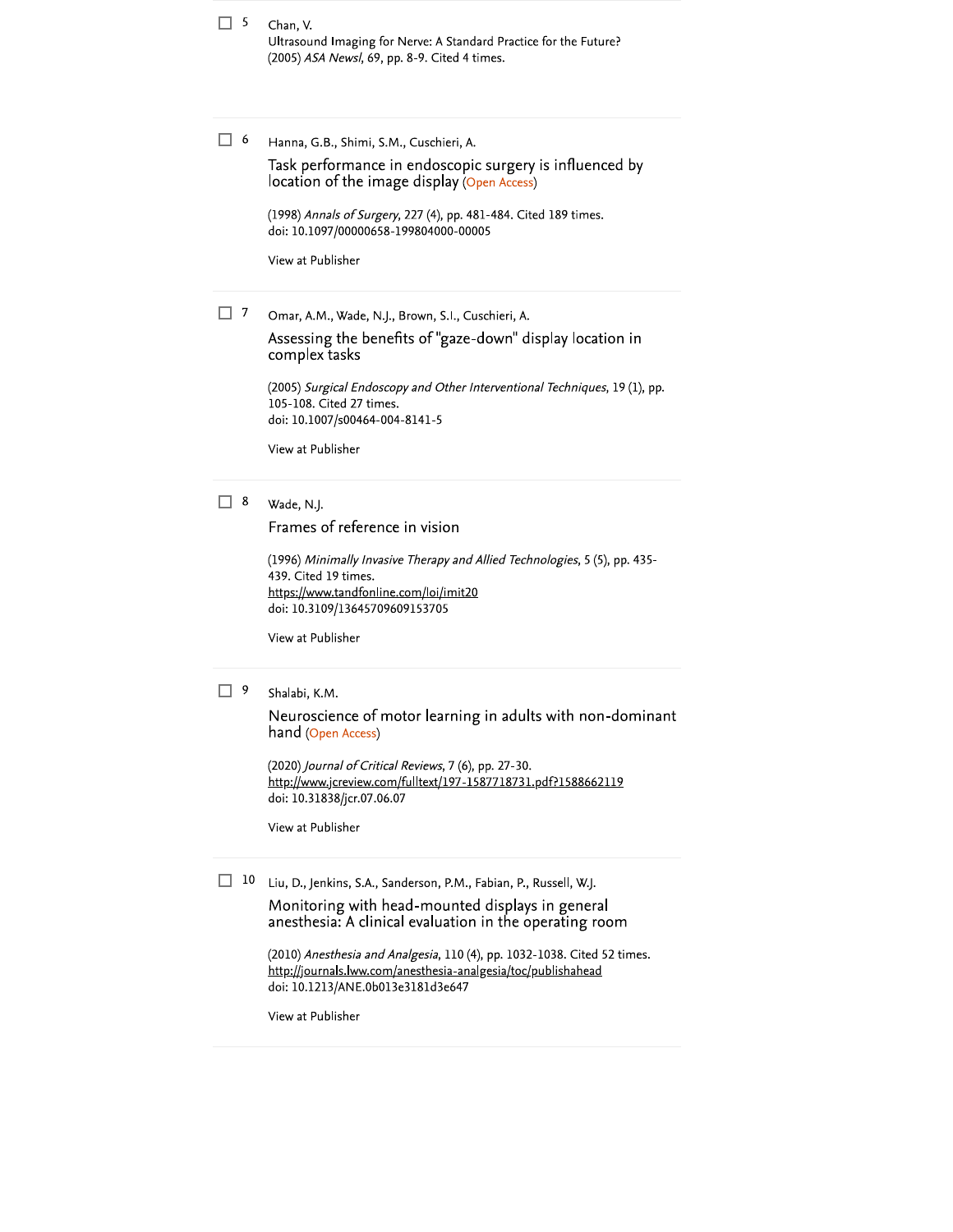$\Box$  11 Udani, A.D., Harrison, T.K., Howard, S.K., Kim, T.E., Brock-Utne, J.G., Gaba, D.M., Mariano, E.R.

> Preliminary study of ergonomic behavior during simulated ultrasound-guided regional anesthesia using a head-mounted display

(2012) Journal of Ultrasound in Medicine, 31 (8), pp. 1277-1280. Cited 18 times. http://www.jultrasoundmed.org/content/31/8/1277.full.pdf+html doi: 10.7863/jum.2012.31.8.1277

View at Publisher

12 Hughey, S., Cole, J., Booth, G., Longwell, J.

Letter to the editor: Head-mounted display for regional anesthesia

(2021) Regional Anesthesia and Pain Medicine, 46 (8), pp. 740-741. Cited 2 times. https://rapm.bmj.com/content/by/year/2019 doi: 10.1136/rapm-2020-102085

View at Publisher

 $\Box$  13 Przkora, R., Mcgrady, W., Vasilopoulos, T., Gravenstein, N., Solanki, D.

Evaluation of the Head-Mounted Display for Ultrasound-Guided Peripheral Nerve Blocks in Simulated Regional Anesthesia (Open Access)

(2015) Pain Medicine (United States), 16 (11), pp. 2192-2194. Cited 12 times. http://oxfordjournals.org/en/press/announcements-from-oup/painmedicine.html doi: 10.1111/pme.12765

View at Publisher

 $\Box$  14 Kasuya, Y., Moriwaki, S., Inano, C., Fukada, T., Komatsu, R., Ozaki, M. Feasibility of the head-mounted display for ultrasoundguided nerve blocks: a pilot simulator study

> (2017) Journal of Anesthesia, 31 (5), pp. 782-784. Cited 6 times. link.springer.de/link/service/journals/00540/index.htm doi: 10.1007/s00540-017-2371-x

View at Publisher

 $\Box$  15 Przkora, R., Mora, J., Balduyeu, P., Meroney, M., Vasilopoulos, T., Solanki, D. Ultrasound-guided regional anesthesia using a headmounted video display: A randomized clinical study

> (2021) Pain Physician, 24 (1), pp. 83-87. Cited 3 times. https://www.painphysicianjournal.com/current/pdf?article=NzE4Ng%3D%3D

 $\Box$  16 Huynh, K.T., Chaika, J., Kim, T.W.

Simultaneous display of real-time ultrasound and surface landmark image

(2020) Regional Anesthesia and Pain Medicine, 45 (6), pp. 480-481. Cited 3 times. https://rapm.bmj.com/content/by/year/2019 doi: 10.1136/rapm-2019-101008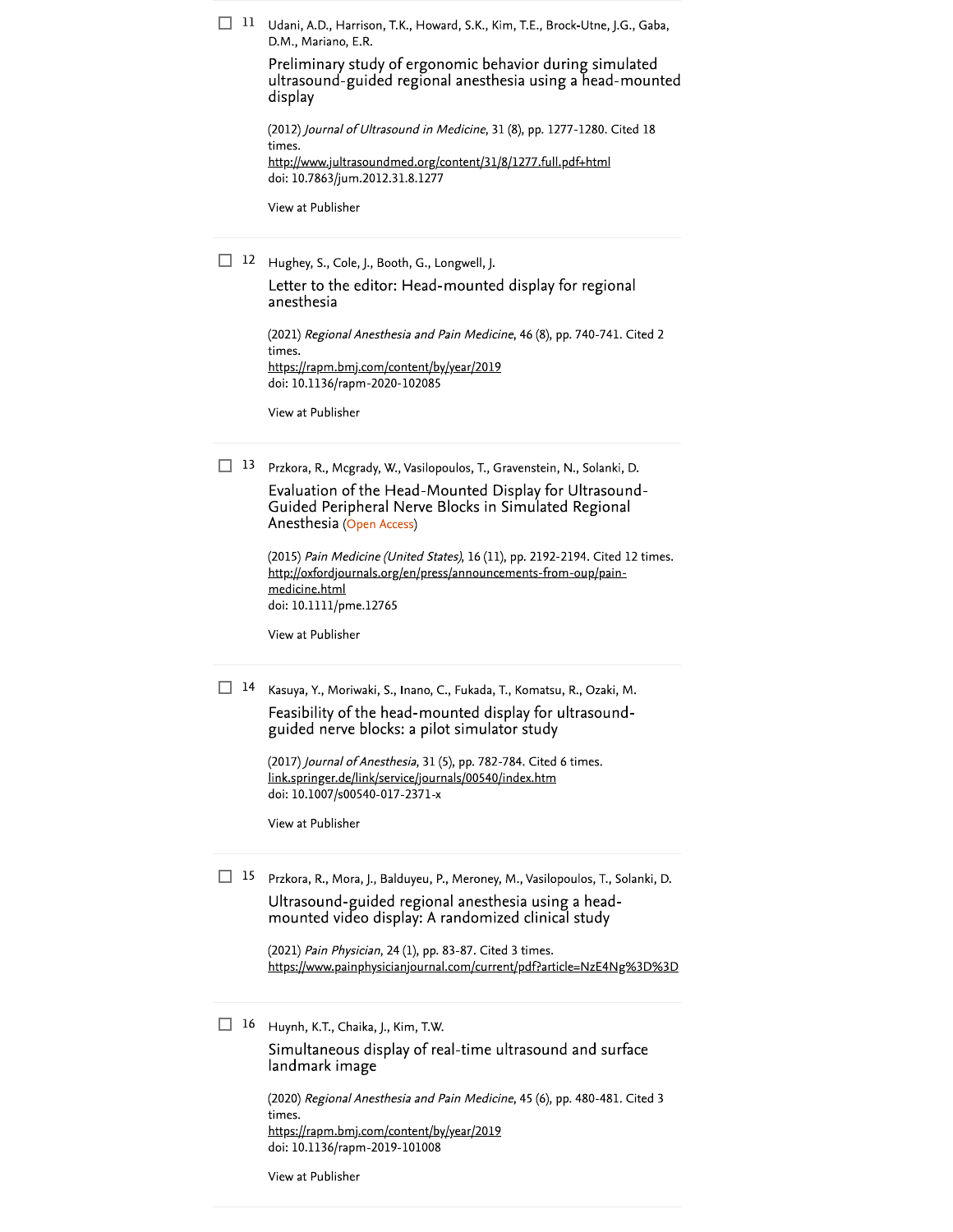|  |  | $\Box$ 17 Strumia, A., Costa, F., Pascarella, G., Agrò, F |  |  |  |  |
|--|--|-----------------------------------------------------------|--|--|--|--|
|--|--|-----------------------------------------------------------|--|--|--|--|

Eyes-hands alignment during regional anesthesia procedures: The US support (Open Access)

| (2021) Saudi Journal of Anaesthesia, 15 (2), pp. 227-228. |  |  |
|-----------------------------------------------------------|--|--|
| http://www.saudija.org/                                   |  |  |
| doi: 10.4103/sja.sja_1096_20                              |  |  |

View at Publisher

 $\Box$  18 Smith, H.M., Kopp, S.L., Johnson, R.L., Long, T.R., Cerhan, J.H., Hebl, J.R. Looking into learning: Visuospatial and psychomotor predictors of ultrasound-guided procedural performance

> (2012) Regional Anesthesia and Pain Medicine, 37 (4), pp. 441-447. Cited 24 times. doi: 10.1097/AAP.0b013e318257a551

View at Publisher

 $\Box$  19 Shafqat, A., Ferguson, E., Thanawala, V., Bedforth, N.M., Hardman, J.G., McCahon, R.A.

> Visuospatial ability as a predictor of novice performance in ultrasound-guided regional anesthesia (Open Access)

(2015) Anesthesiology, 123 (5), pp. 1188-1197. Cited 21 times. http://journals.lww.com/anesthesiology/pages/default.aspx doi: 10.1097/ALN.0000000000000870

View at Publisher

20 Ajmal, M., Power, S., Smith, T., Shorten, G.D.

Ergonomic task analysis of ultrasound-guided femoral nerve block: A pilot study

(2011) Journal of Clinical Anesthesia, 23 (1), pp. 35-41. Cited 11 times. doi: 10.1016/j.jclinane.2010.06.006

View at Publisher

#### $\Box$  21 Katz, J.D.

Control of the Environment in the Operating Room

(2017) Anesthesia and Analgesia, 125 (4), pp. 1214-1218. Cited 15 times. http://journals.lww.com/anesthesia-analgesia/toc/publishahead doi: 10.1213/ANE.0000000000001626

View at Publisher

### $\Box$  22 Katz, J.D.

Noise in the operating room (Open Access)

(2014) Anesthesiology, 121 (4), pp. 894-898. Cited 59 times. http://journals.lww.com/anesthesiology/pages/default.aspx doi: 10.1097/ALN.0000000000000319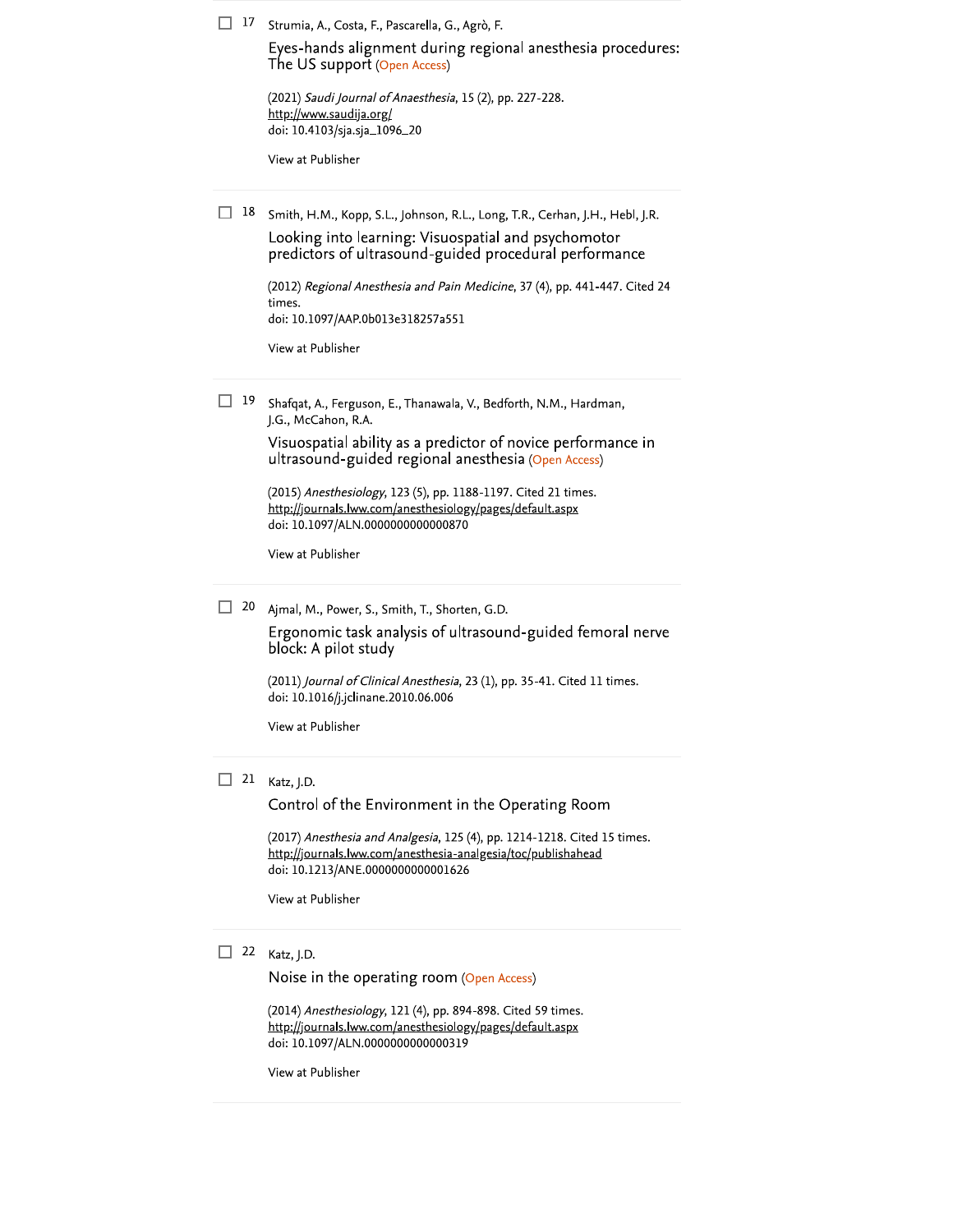| 23 | The 2018 FGI Guidelines-Facility Guidelines. (accessed on 1 August 2021)<br>https://www.fgiguidelines.org/wp-<br>content/uploads/2017/08/SLS17_FGI_ExamProcedureOperatingImaging_170<br>721.pdf                                                                                                                                                                                                           |
|----|-----------------------------------------------------------------------------------------------------------------------------------------------------------------------------------------------------------------------------------------------------------------------------------------------------------------------------------------------------------------------------------------------------------|
| 24 | (2016) Standard for Operation Theatre<br>CKAPS-ICL-Operation Theatre (Ver. Oct). 1/11. (accessed on 1 August 2021)<br>http://medicalprac.moh.gov.my/v2/uploads/Pelan%20Lantai%20dan%20Lawa<br>tan/07OT_Oct%202016.pdf                                                                                                                                                                                     |
| 25 | Rational Use of Personal Protective Equipment for Coronavirus Disease<br>(COVID-19) and Considerations during Severe Shortages. Cited 781 times.<br>(accessed on 27 September 2021)<br>https://www.who.int/publications/i/item/rational-use-of-personal-protective-<br>equipment-for-coronavirus-disease-(covid-19)-and-considerations-during-<br>severe-shortages                                        |
| 26 | Bailey, C.R., Radhakrishna, S., Asanati, K., Dill, N., Hodgson, K., McKeown,<br>C., Pawa, A., (), Wilkes, A.<br>Ergonomics in the anaesthetic workplace: Guideline from the<br>Association of Anaesthetists (Open Access)<br>(2021) Anaesthesia, 76 (12), pp. 1635-1647. Cited 2 times.<br>http://onlinelibrary.wiley.com/journal/10.1111/(ISSN)1365-2044<br>doi: 10.1111/anae.15530<br>View at Publisher |
| 27 | Tolu, S., Basaran, B.<br>Work-related musculoskeletal disorders in anesthesiologists: A cross-sectional<br>study on prevalence and risk factors<br>(2019) Ann. Med. Res, 26, pp. 1406-1414. Cited 4 times.<br>[CrossRef]                                                                                                                                                                                  |
| 28 | Leifer, S., Choi, S.W., Asanati, K., Yentis, S.M.<br>Upper limb disorders in anaesthetists – a survey of<br>Association of Anaesthetists members (Open Access)<br>(2019) Anaesthesia, 74 (3), pp. 285-291. Cited 8 times.<br>http://onlinelibrary.wiley.com/journal/10.1111/(ISSN)1365-2044<br>doi: 10.1111/anae.14446<br>View at Publisher                                                               |
| 29 | Baker, J.P., Coffin, C.T.<br>The importance of an ergonomic workstation to practicing<br>sonographers<br>(2013) Journal of Ultrasound in Medicine, 32 (8), pp. 1363-1375. Cited 26<br>times.<br>http://www.jultrasoundmed.org/content/32/8/1363.full.pdf+html<br>doi: 10.7863/ultra.32.8.1363                                                                                                             |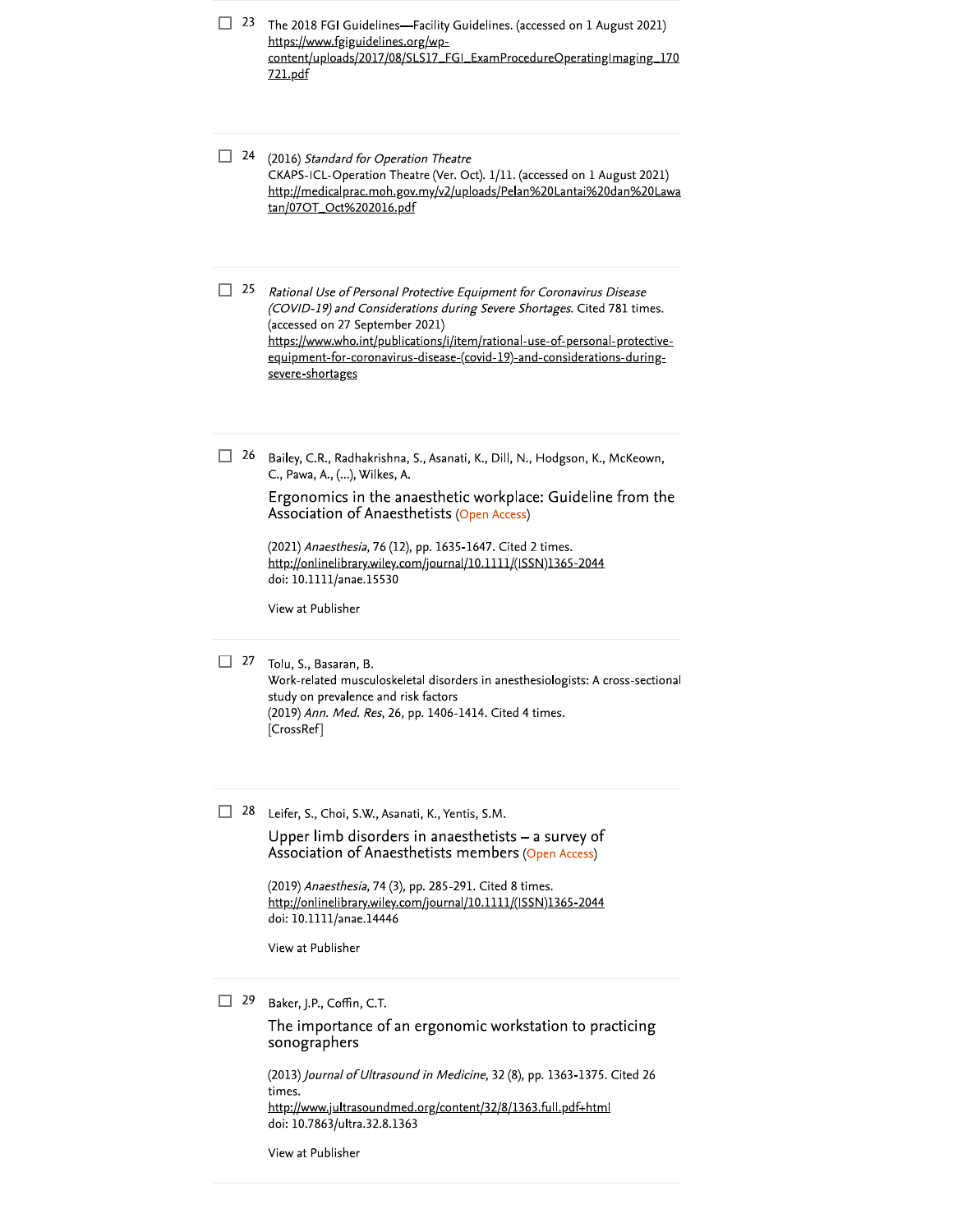| 30 | Industry Standards for the Prevention of Work Related<br>Musculoskeletal Disorders in Sonography (Open Access)                                                                                      |
|----|-----------------------------------------------------------------------------------------------------------------------------------------------------------------------------------------------------|
|    | (2017) Journal of Diagnostic Medical Sonography, 33 (5), pp. 371-391. Cited<br>12 times.<br>www.sagepub.com/journal.aspx?pid=259<br>doi: 10.1177/8756479317725531                                   |
|    | View at Publisher                                                                                                                                                                                   |
| 31 | Ajmal, M., Power, S., Smith, T., Shorten, G.D.<br>An ergonomic task analysis of spinal anaesthesia                                                                                                  |
|    | (2009) European Journal of Anaesthesiology, 26 (12), pp. 1037-1042. Cited 9<br>times.<br>doi: 10.1097/EJA.0b013e3283317dc9                                                                          |
|    | View at Publisher                                                                                                                                                                                   |
| 32 | Marhofer, P., Harrop-Griffiths, W., Willschke, H., Kirchmair, L.<br>Fifteen years of ultrasound guidance in regional anaesthesia:<br>Part 2 - Recent developments in block techniques (Open Access) |
|    | (2010) British Journal of Anaesthesia, 104 (6), pp. 673-683. Cited 104 times.<br>https://www.journals.elsevier.com/british-journal-of-anaesthesia<br>doi: 10.1093/bja/aeq086                        |
|    | View at Publisher                                                                                                                                                                                   |
| 33 | Sites, B.D., Spence, B.C., Gallagher, J.D., Wiley, C.W., Bertrand, M.L., Blike,<br>G.T.                                                                                                             |
|    | Characterizing Novice Behavior Associated With Learning<br>Ultrasound-Guided Peripheral Regional Anesthesia                                                                                         |
|    | (2007) Regional Anesthesia and Pain Medicine, 32 (2), pp. 107-115. Cited 242<br>times.<br>doi: 10.1016/j.rapm.2006.11.006                                                                           |
|    | View at Publisher                                                                                                                                                                                   |
| 34 | Speer, M., McLennan, N., Nixon, C.<br>Novice learner in-plane ultrasound imaging: Which                                                                                                             |
|    | visualization technique?                                                                                                                                                                            |
|    | (2013) Regional Anesthesia and Pain Medicine, 38 (4), pp. 350-352. Cited 17<br>times.<br>doi: 10.1097/AAP.0b013e3182926d6b                                                                          |
|    | View at Publisher                                                                                                                                                                                   |
| 35 | Wilson, J.M.B., Germain, G., Vaghadia, H., Tang, R., Sawka, A.                                                                                                                                      |

In-plane ultrasound-guided needle insertion ALONG or<br>ACROSS the visual axis hand positions (Open Access)

(2014) *British Journal of Anaesthesia*, 113 (4), pp. 717-718. Cited 10 times.<br><u>https://www.journals.elsevier.com/british-journal-of-anaesthesia</u><br>doi: 10.1093/bja/aeu324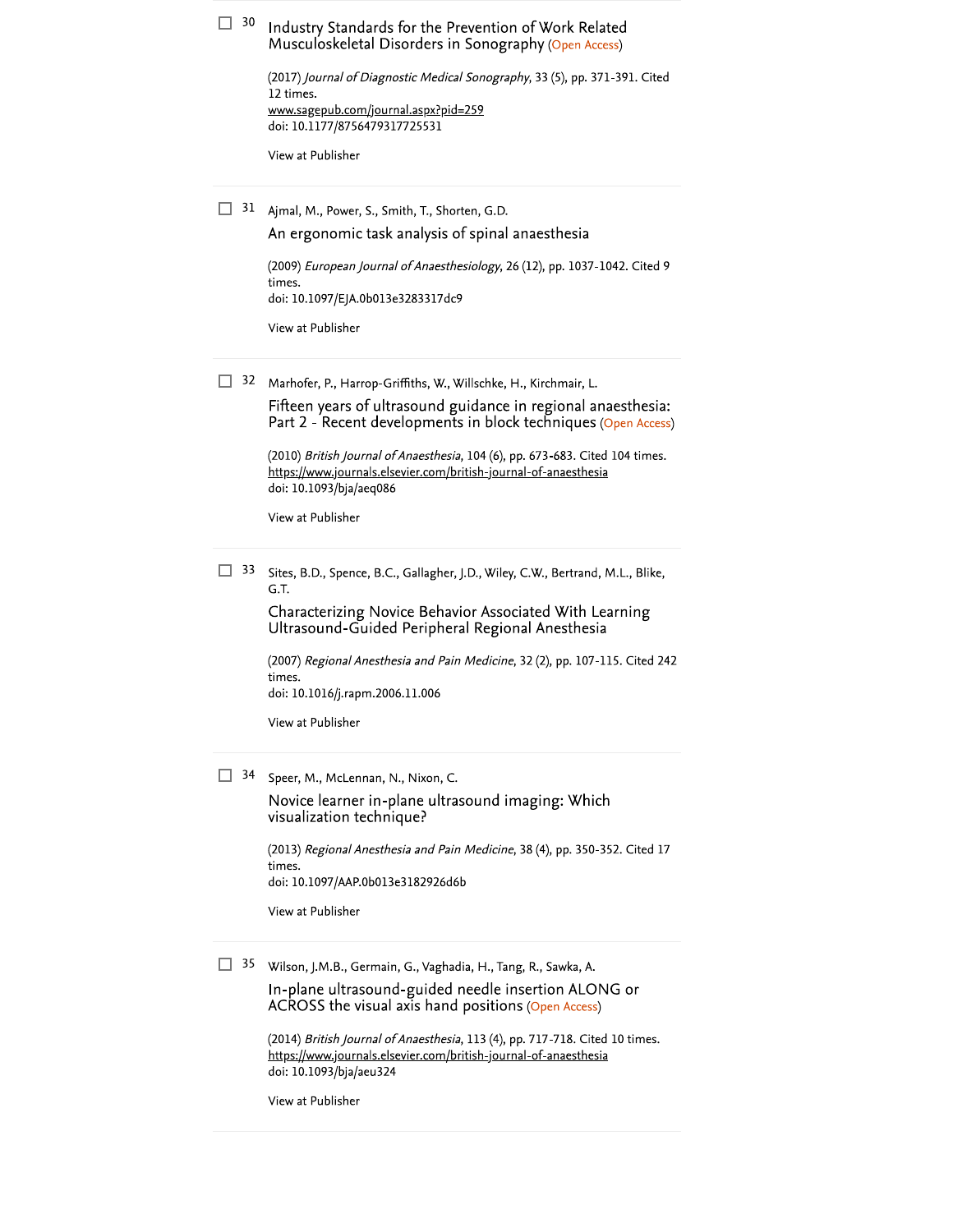$\Box$  36 Chin, K.J., Perlas, A., Chan, V.W.S., Brull, R.

Needle Visualization in Ultrasound-Guided Regional Anesthesia: Challenges and Solutions

(2008) Regional Anesthesia and Pain Medicine, 33 (6), pp. 532-544. Cited 190 times. doi: 10.1016/j.rapm.2008.06.002

View at Publisher

 $\Box$  37 Ueshima, H., Kitamura, A.

The use of a needle guide kit improves the stability of ultrasound-guided techniques

(2015) Journal of Anesthesia, 29 (5), pp. 803-804. Cited 7 times. link.springer.de/link/service/journals/00540/index.htm doi: 10.1007/s00540-015-2021-0

View at Publisher

 $\Box$  38 Hebard, S., Hocking, G.

Echogenic technology can improve needle visibility during ultrasound-guided regional anesthesia

(2011) Regional Anesthesia and Pain Medicine, 36 (2), pp. 185-189. Cited 80 times. doi: 10.1097/AAP.0b013e31820d4349

View at Publisher

 $\Box$  39 Abbal, B., Choquet, O., Gourari, A., Bouic, N., Massone, A., Biboulet, P., Bringuier, S., (...), Capdevila, X.

> Enhanced visual acuity with echogenic needles in ultrasoundguided axillary brachial plexus block: A randomized, comparative, observer-blinded study

> (2015) Minerva Anestesiologica, 81 (4), pp. 369-378. Cited 9 times. http://www.minervamedica.it/en/getpdf/mSwKsUOCQlh9VXws77ENhnQvjZJ VoCCIQ82llcDcOGCGOqhVlmYseEmVCfFnGqAjdnvdxRXwelJ7SRDIqDXqqw %253D%253D/R02Y2015N04A0369.pdf

 $\Box$  40 Uppal, V., Sondekoppam, R.V., Ganapathy, S.

Effect of beam steering on the visibility of echogenic and nonechogenic needles: a laboratory study

(2014) Canadian Journal of Anesthesia, 61 (10), pp. 909-915. Cited 18 times. www.springer.com doi: 10.1007/s12630-014-0207-9

View at Publisher

 $\Box$  41 Prabhakar, C., Uppal, V., Sondekoppam, R.V.

Effect of beam steering on echogenic and nonechogenic needle visibility at 40°, 50°, and 60° needle insertion angles (Open Access)

(2018) Anesthesia and Analgesia, 126 (6), pp. 1926-1929. Cited 8 times. http://journals.lww.com/anesthesia-analgesia/toc/publishahead doi: 10.1213/ANE.0000000000002618